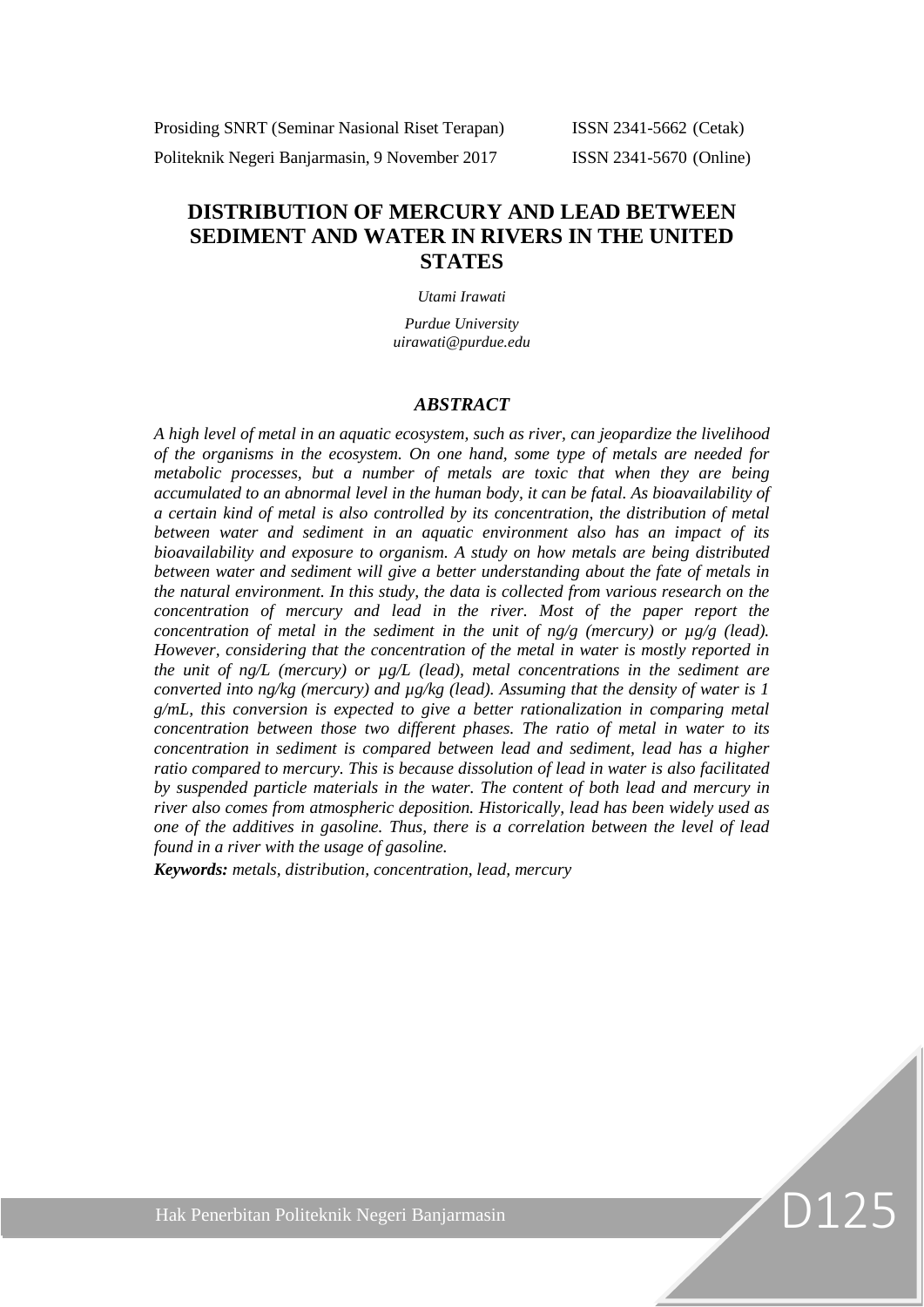| Prosiding SNRT (Seminar Nasional Riset Terapan) | ISSN 2341-5662 (Cetak)  |
|-------------------------------------------------|-------------------------|
| Politeknik Negeri Banjarmasin, 9 November 2017  | ISSN 2341-5670 (Online) |

# **INTRODUCTION**

# *a. Background*

Metal pollution has been one of the major concern related to the quality of the environment. Naturally, metals already exist in the environment, mostly can be found as part of minerals. However, anthropogenic activities have made the metals being more exposed to open environment (Duruibe et al, 2007). In many cases, because of this exposure, the amount of metals found in rivers exceed its natural limit. A high level of metal in an aquatic ecosystem, such as river, can jeopardize the livelihood of the organisms in the ecosystem. On one hand, some type of metals are needed for metabolic processes, but a number of metals are toxic that when they are being accumulated to an abnormal level in the human body, it can be fatal.

A river as an aquatic ecosystem is a complex system. A river can be considered as a system comprises of some phases, i.e. the water phase, sediment, and the organism in the river (Eggleton, 2004). Metals can be found both in the sediment and in the water. Whether a certain kind of metal will be dissolved in water or precipitated and bound to the sediment is determined by a number of factors (Eggleton, 2004). In what phase the metal being present, either it is dissolved in water or in the sediment is an important thing to consider. This is because it will determine the bioavailability of the metal to the organism (Goyer, 1997).

The likelihood of exposure to these toxic metals is determined by a number of factors, and one of the most important factors is the speciation of the metals. As explained by Goyer, the speciation of metal when it enters the human body determines how the metal will interact with chemical compounds during metabolism.

#### *b. Statement of Importance*

D126

It is important to understand the distribution of a metal in river, whether they are being dissolved in water phase, or precipitated in the sediment. As bioavailability of a certain kind of metal is also controlled by its concentration, the distribution of metal between water and sediment in an aquatic environment also has an impact of its bioavailability and exposure to organism. A study on how metals are being distributed between water and sediment will give a better understanding about the fate of metals in the natural environment.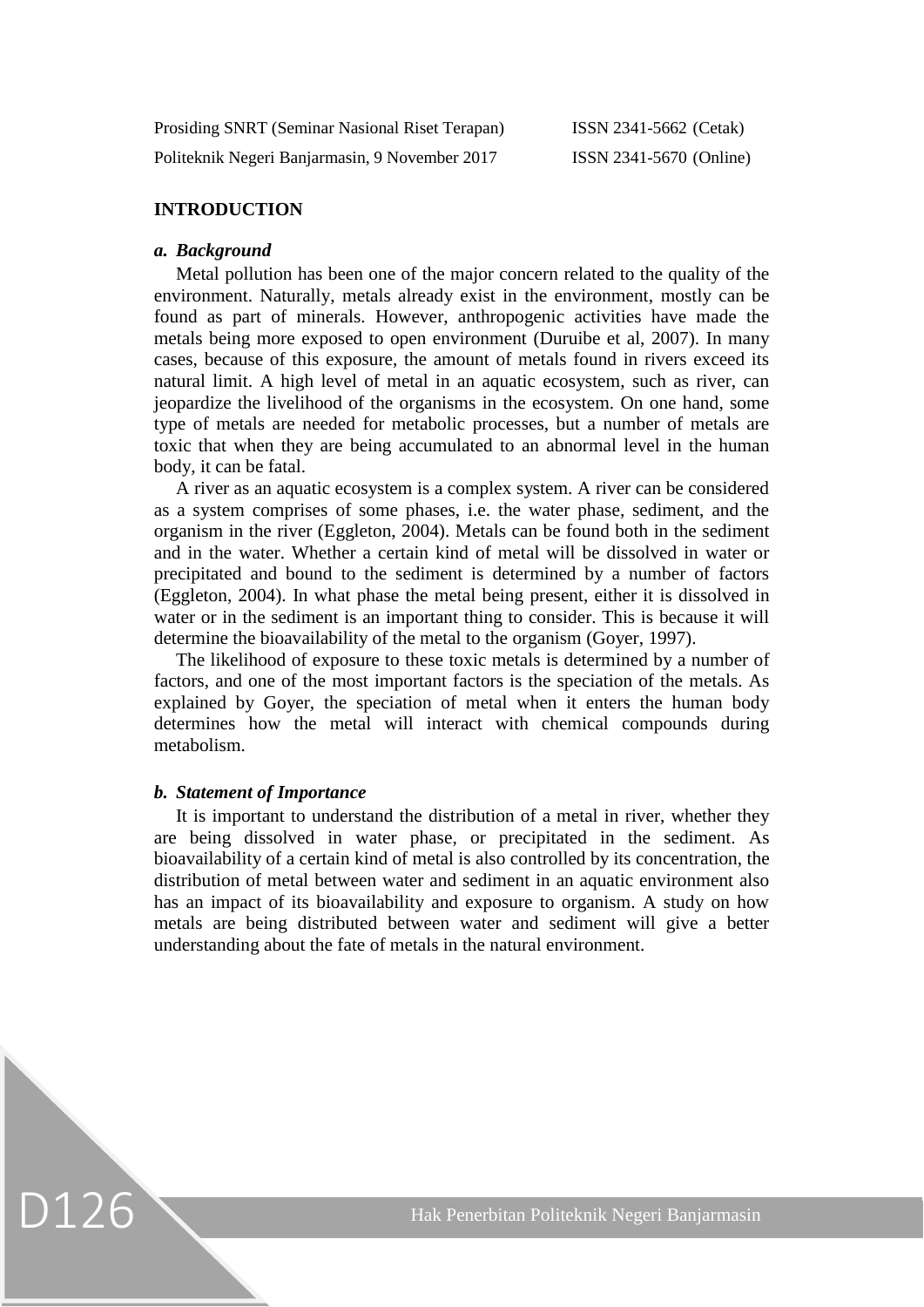| Prosiding SNRT (Seminar Nasional Riset Terapan) | ISSN 2341-5662 (Cetak)         |
|-------------------------------------------------|--------------------------------|
| Politeknik Negeri Banjarmasin, 9 November 2017  | <b>ISSN 2341-5670 (Online)</b> |

# *c. Research Questions*

This paper will focus on two different metals, i.e. mercury and lead. Both of the metals are toxic metals, due to the effects that may occur when organisms are being exposed to them. There are two main questions that this paper will analyze:

- 1. How is the distribution of lead and mercury between sediment and water in rivers in the USA?
- 2. What are the factors that may affect the pattern of the metal distribution between those two phases?

# **APPROACH AND METHODS**

#### *a. Summary of Previous Works*

There has been a number of research that investigates the factors affecting the speciation and distribution of metals between water and sediment. In general, the factors affecting metal in an aquatic environment can be categorized into anthropogenic factors and non-anthropogenic factors. The picture shown in Figure 1 shows how a metal can be distributed into three different phases when it is present in an aquatic environment.

One of the most important factors about metal distribution between water and sediment is the property of the metal itself. Different type of metal being present in the same area might have different pattern of distribution, due to their different properties. Some of the metals will tend to form more stable complexes with H2O as their ligands rather than complexes that they can form with these sediment. Hence, this kinds of metal will tend to dissolve in water rather than precipitate on the sediment (Kyle et al, 2012). Other types of metals have stronger tendency to be bound to the sediment. Then again, which fraction of the sediment the metals will be bound to, either to the organic fractions or to the mineral fractions of the sediment still depends on the properties of the metal (Prica et al, 2010). Chromium, for example, has a greater tendency to be adsorbed onto the organic fraction of sediment while on the other hand, cadmium is often found in the mineral fraction of the sediment.

Besser et al (2008) have conducted a research on the metal bioavailability in sediments from Lake Roosevelt, Columbia River, Washington. The result of their research indicates that most of the metals on the sediment are mostly associated with iron and manganese oxides. However, according to Garbarino et al (1995), mercury shows a tendency to form compound with sulfides, and with organic constituents in the sediment. Another interesting characteristic is shown by lead, as its dissolution in water is mostly dominated by its tendency to be sorbed onto the suspended particulate matters (SPM) in the water (Sherrel & Ross, 1999).

As an important property of water, acidity in a certain area, which is reflected in pH value, also has a significant impact in determining the fate of metals in an aquatic environment (Kyle et al, 2011, Seidel; 2011; Ugwu et al, 2012). In an acidic environment where the pH is relatively low, toxic metals tend to be much more soluble. In this kind of situation, more metals can be found in the water

D12<sup>7</sup>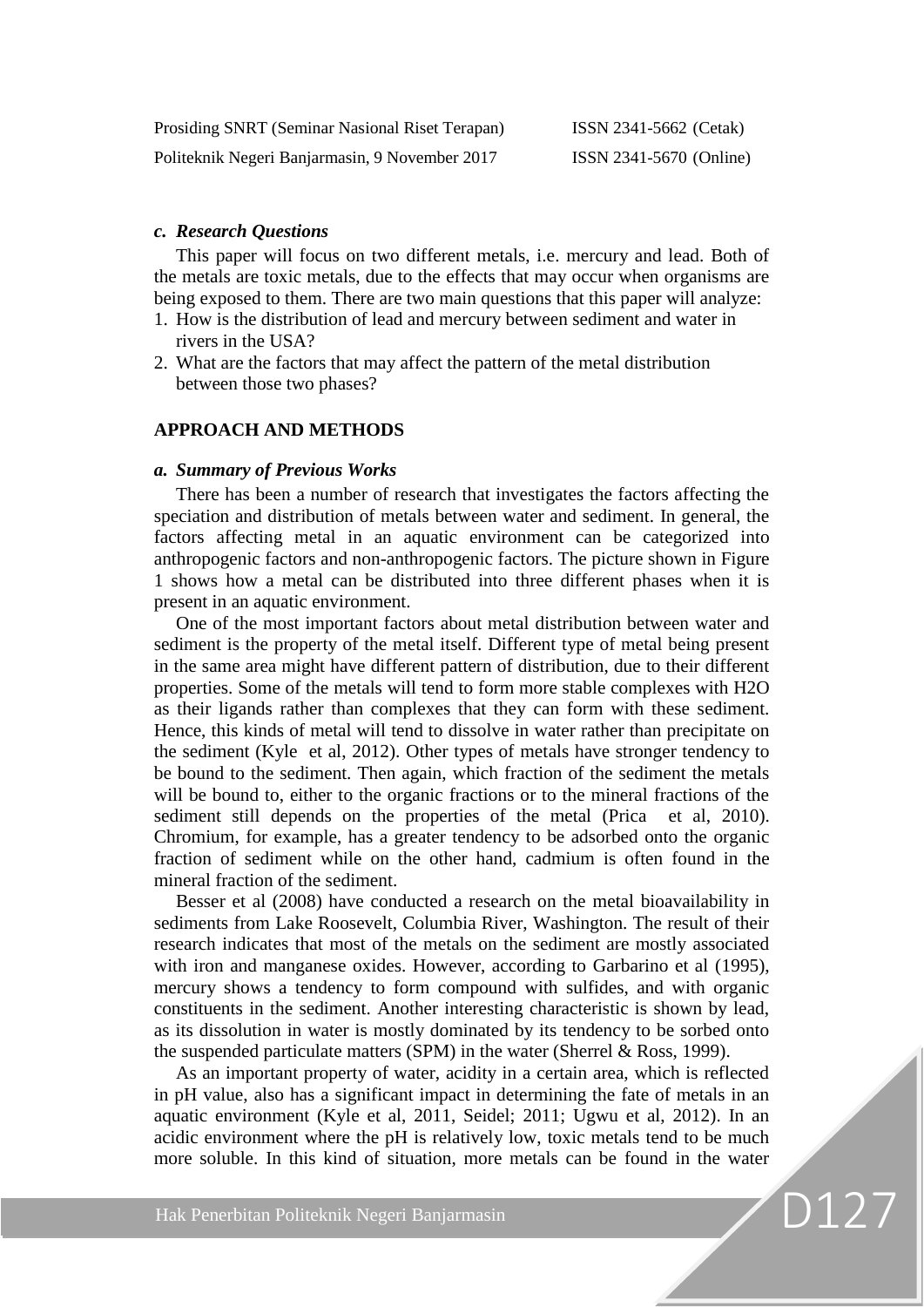| Prosiding SNRT (Seminar Nasional Riset Terapan) | ISSN 2341-5662 (Cetak)  |
|-------------------------------------------------|-------------------------|
| Politeknik Negeri Banjarmasin, 9 November 2017  | ISSN 2341-5670 (Online) |

instead of on the sediment. In a more alkaline condition, metals tend to precipitate. Based on their observation, Sherrel and Ross (1999) claimed that there is an inverse relationship between pH and the concentration of dissolved metals in the streams where they did their research, and lead shows a stronger tendency to precipitate on higher pH compared to Al, Cd, Cu and Zn. A higher concentration of mercury in the water is also found on lower pH, as reported by Journey et al (2012).

One of the reasons why metals precipitate is the formation of their alkaline salt. Besides that, acidity also encourages reduction-oxidation reactions that may change the speciation of metals (Seidel, 2002).

Sediment, as the site where metals will be bound when they are precipitate, also affects the distribution of metal between sediment and water. One of the sediment properties that determines how metals will be bound is the composition of the sediment. While some types of metals tend to have a stronger interaction with the organic fraction, other types of metal have a stronger tendency to interact with the mineral fractions of the sediment (Prica et al, 2012). Armstrong et al (2005) argue that the portions of metals bound to the mineral fraction of the sediment show a consistent pattern if it is being normalized to either aluminum or iron content in the sediment.

Besides the composition, the morphological structure of the sediment also plays a role in determining the amount of metal that it can hold. As described by Bentivegna et al (2004), sediment that has a high surface to volume ratio is able to bind more metal compared to sediment that occurs as larger structure. It is interesting to note that, to what fraction of the sediment is bound to also affect the bioavailability of the metal. As explained by Nordstrom (2011), the organic fraction tends to be leached easier through biogeochemical processes. Thus, according to Velinmirovic et al (2011), metals bound to this unstable fraction of sediment are often more bioavailable compared to those being bound to the mineral fraction.

River is a dynamic system, and often exhibits seasonal variability in its content of metals. In regards with this seasonal variability, the concentration of metal is mostly regulated by hydrological flow pat (Bradley et al, 2011; Sherrel & Ross, 1999). In certain areas, snowmelt can also be responsible driving force of metal mobilization. Hydrological flow also one of the explanation on the elevating concentration of mercury in the sediment downstream, compared to the sediment upstream (Chalmers et al, 2011).

# *b. Approach and Methods of This Study*

D128

In this study, the data is collected from various research on the concentration of mercury and lead in the river. The papers which data is used in this paper are the papers that report the metal concentration in both water and sediment. Some of the data are adjusted so all the data plotted have consistent units of concentration. Most of the paper report the concentration of metal in the sediment in the unit of  $ng/g$  (mercury) or  $\mu g/g$  (lead). However, considering that the concentration of the metal in water is mostly reported in the unit of ng/L (mercury) or µg/L (lead),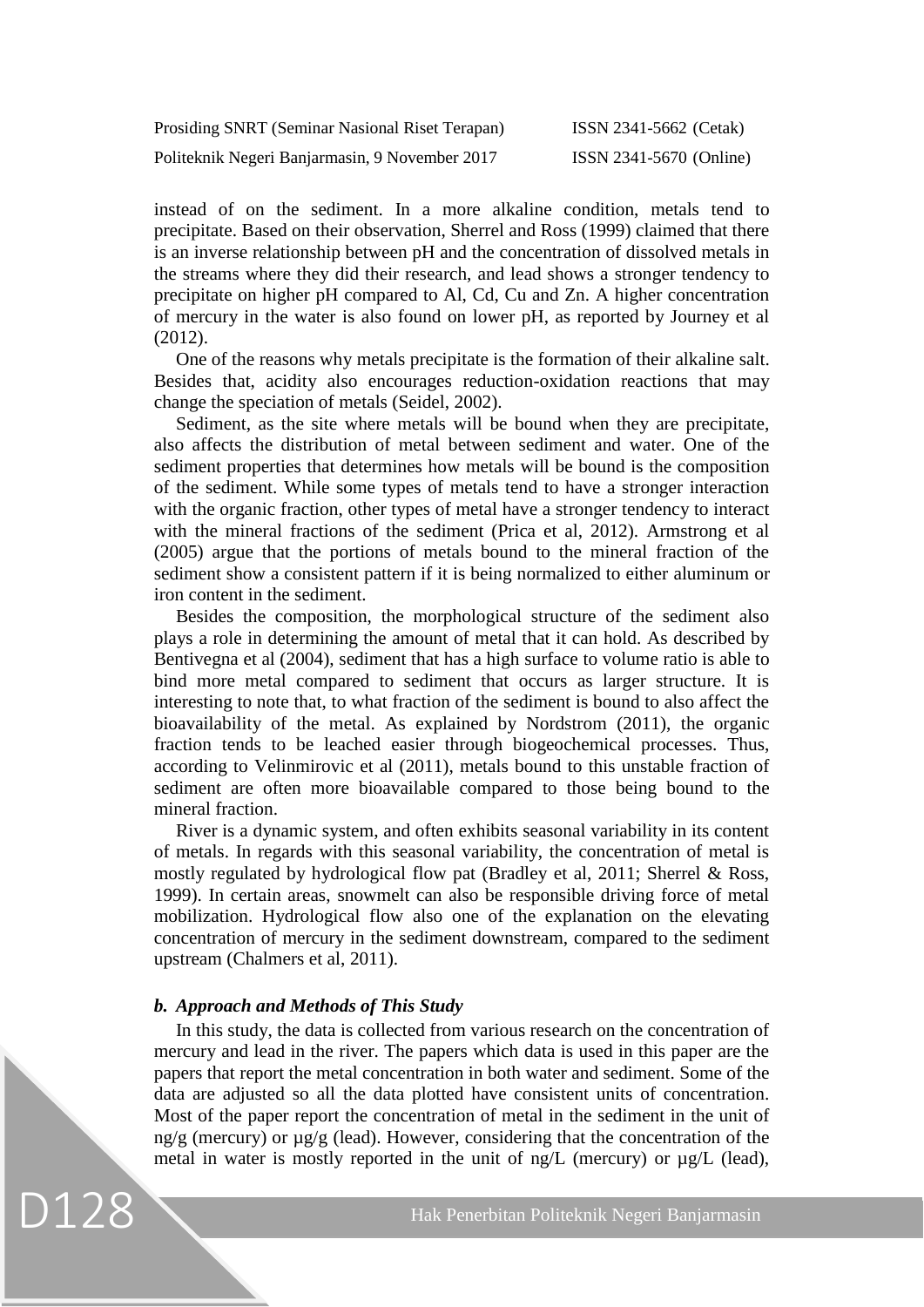| Prosiding SNRT (Seminar Nasional Riset Terapan) | ISSN 2341-5662 (Cetak)  |
|-------------------------------------------------|-------------------------|
| Politeknik Negeri Banjarmasin, 9 November 2017  | ISSN 2341-5670 (Online) |

metal concentrations in the sediment are converted into ng/kg (mercury) and  $\mu$ g/kg (lead). Assuming that the density of water is 1 g/mL, this conversion is expected to give a better rationalization in comparing metal concentration between those two different phases.

Concentration of mercury and lead in the sites being investigated in the report are tabulated in Table 1 (for mercury) and Table 2 (for lead).

To have a better visualization on comparing the data, metal concentration in sediment and in water is presented as a bar graphic, presented in Figure 2 and 3 (for mercury) and Figure 4 and 5 (for lead). It has to be noted that for a better display of the graph, the concentration of mercury found in the Red Devil Creek is not shown on Figure 2 and 3, due to an exceptionally high level of mercury found on that site. To compare the ratio of metal in water and sediment, the data are presented in stacked bar graphic shown in Figure 6 (for Mercury) and Figure 7 (for Lead).

# **ANALYSIS AND DISCUSSION**

Based on the Table 1 and Figure 2, it is clearly apparent that for mercury found in the sediment is much higher in than the dissolved concentration ion water. It indicates that mercury have a stronger tendency to be accumulated in the sediment instead of being dissolved in water by forming stabile complexes in water. The retention of mercury in the sediment is very likely because of the strong affinity of mercury to be bounded on the organic fraction of the sediment. This is in line with the argument from Schelker et al (2011), the mobilization of mercury is highly dependent on the organic fraction of the sediment. The importance of mercury association with organic matters in the river is also highlighted by Garbarino, et al (1995) as a characteristic about mercury found in river. An interesting finding is the level of mercury which is exceptionally high in the Red Devil Creek, Alaska. The level of mercury found in the sediment and water are much higher, even higher than the average mercury found in the sediment and water of mined basin in the USA (Scudder et al, 2009). This is due to the sampling site which is located near an abandoned mining site. This fact comes in accordance with what has been reported by Alpers et al (2005), that mercury had often been used in historical gold mining, and thus, often found in a large quantity in abandoned mining sites.

Table 2, Figure 3 and 4 shows the concentration of lead found in the water and sediment. This metal too, like mercury, found in a bigger quantity in the sediment instead of in water. This is in line with the findings from Sherrell and Ross (1999) that lead tends to show more retention on the sediment. Compared to mercury, lead has more mechanism to be accumulated in the sediment. As stated by Sherrel and Ross (1999), the precipitation of lead as the pH of the system gets higher is more apparent for lead compared to other metals. There is no consistent pattern of the relationship between organic matter and lead in the sediment (Jara-marini et al, 2013). According to Garbarino et al (1995), the amount of lead associated to organic fraction of the sediment is usually less than 10%. In line with this, most of

D129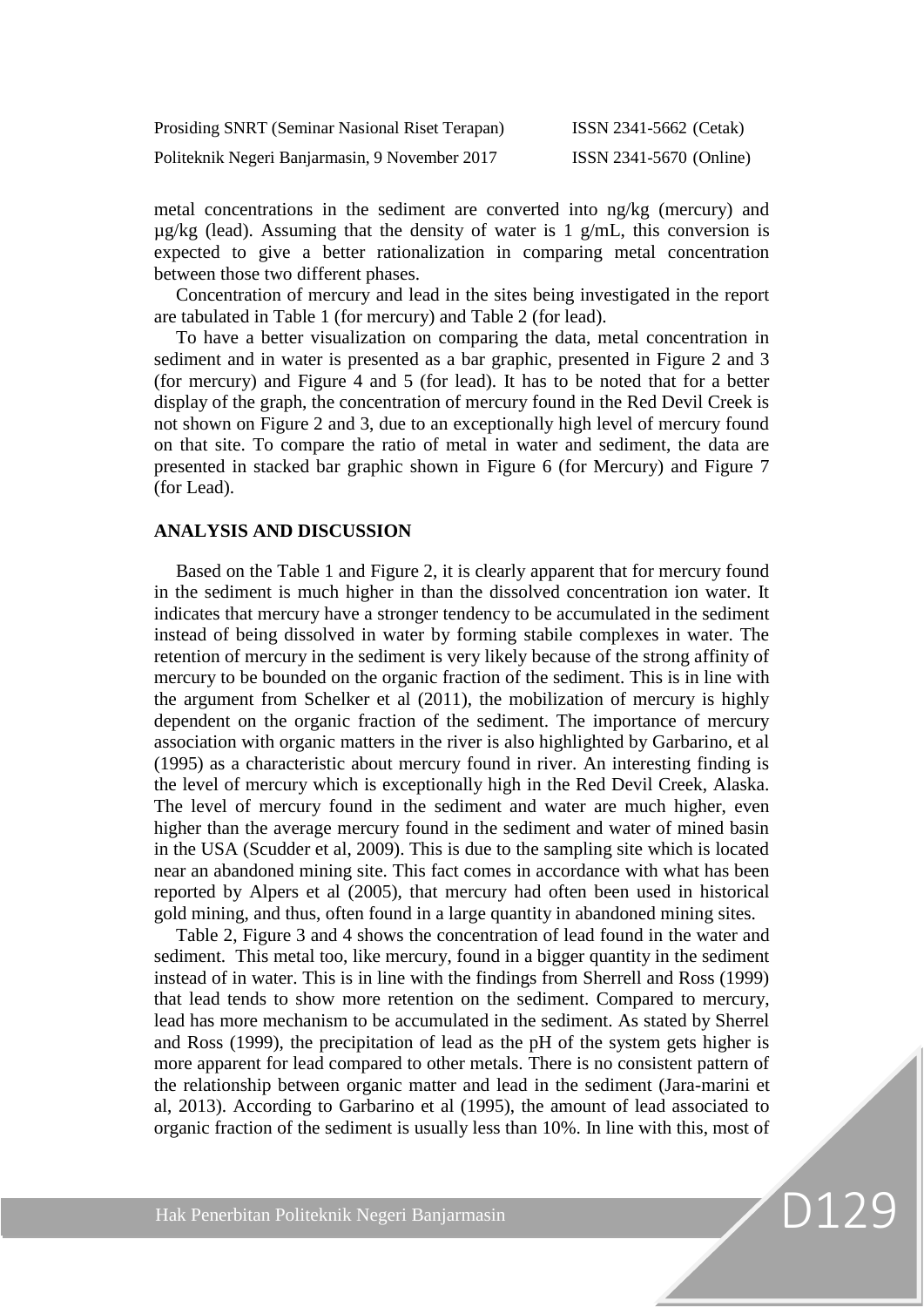| Prosiding SNRT (Seminar Nasional Riset Terapan) | ISSN 2341-5662 (Cetak)  |
|-------------------------------------------------|-------------------------|
| Politeknik Negeri Banjarmasin, 9 November 2017  | ISSN 2341-5670 (Online) |

lead in the sediment are commonly found in the inorganic fraction (Garbarino et al, 1995), and with the manganese and iron oxide (Besser et al, 2008).

If the ratio of metal in water to its concentration in sediment is compared between lead and sediment, lead has a higher ratio compared to mercury. This is because dissolution of lead in water is also facilitated by suspended particle materials in the water (Sherrel & Ross, 1999).

Even when the concentration of lead and mercury are expressed in the same unit (microgram), the concentration of lead either in sediment or in water is always higher than concentration of mercury. This is not solely because lead naturally has higher abundance than mercury. The content of both lead and mercury in river also comes from atmospheric deposition. Historically, lead has been widely used as one of the additives in gasoline. Thus, as suggested by Alexander & Smith (1988), there is a correlation between the level of lead found in a river with the usage of gasoline.

# **CONCLUSION**

Based on the above description, there are a number of conclusion that can be inferred:

- 1. In a river ecosystem, metal like lead and mercury will be distributed between the water and sediment.
- 2. More lead will be found in the sediment instead of in the water, and it will mostly associated with the inorganic fraction of the sediment. Increasing pH of the water will also increase the amount of lead being precipitated in the sediment
- 3. Mercury tends to accumulate more in the sediment instead of being dissolved in water. This is due to its affinity to interact with the organic fraction of the sediment.
- 4. Compared to mercury, lead has a higher solubility, because its dissolution is facilitated with its sorption to suspended particle materials in water.

# **LIST OF REFERENCES**

D130

- *Alexander, R.B.; Smith, R.A.; Trends in lead concentrations in major U.S. Rivers and their relation to historical changes in gasoline-lead consumption. Water Resources Bulletin. 1988, 24(3), 557-569.*
- *Alpers, C.N.; Hunerlach, M.P.; May J.T.;. Hothem, R.L. Mercury Contamination from Historical Gold Mining in California. U.S. Geological Survey, Fact Sheet 2005-3014 Version 1.1, October 2005.*
- *Andrews, W.J.; Becker, M.F.; Mashburn, S.L.; Smith, S.J.; Selected Metals in Sediments and Streams in the Oklahoma Part of the Tri-State Mining District, 2000–2006. Scientific Investigations Report 2009–5032 for U.S. Geological Survey, Reston, Virginia, 2009.*
- *Armstrong, T.N.; Iannuzzi, T.J; Thelen, J.B; Ludwig, D.F; Firstenberg, C.E. Characterization of chemical contamination in shallow-water estuarine*

Hak Penerbitan Politeknik Negeri Banjarmasin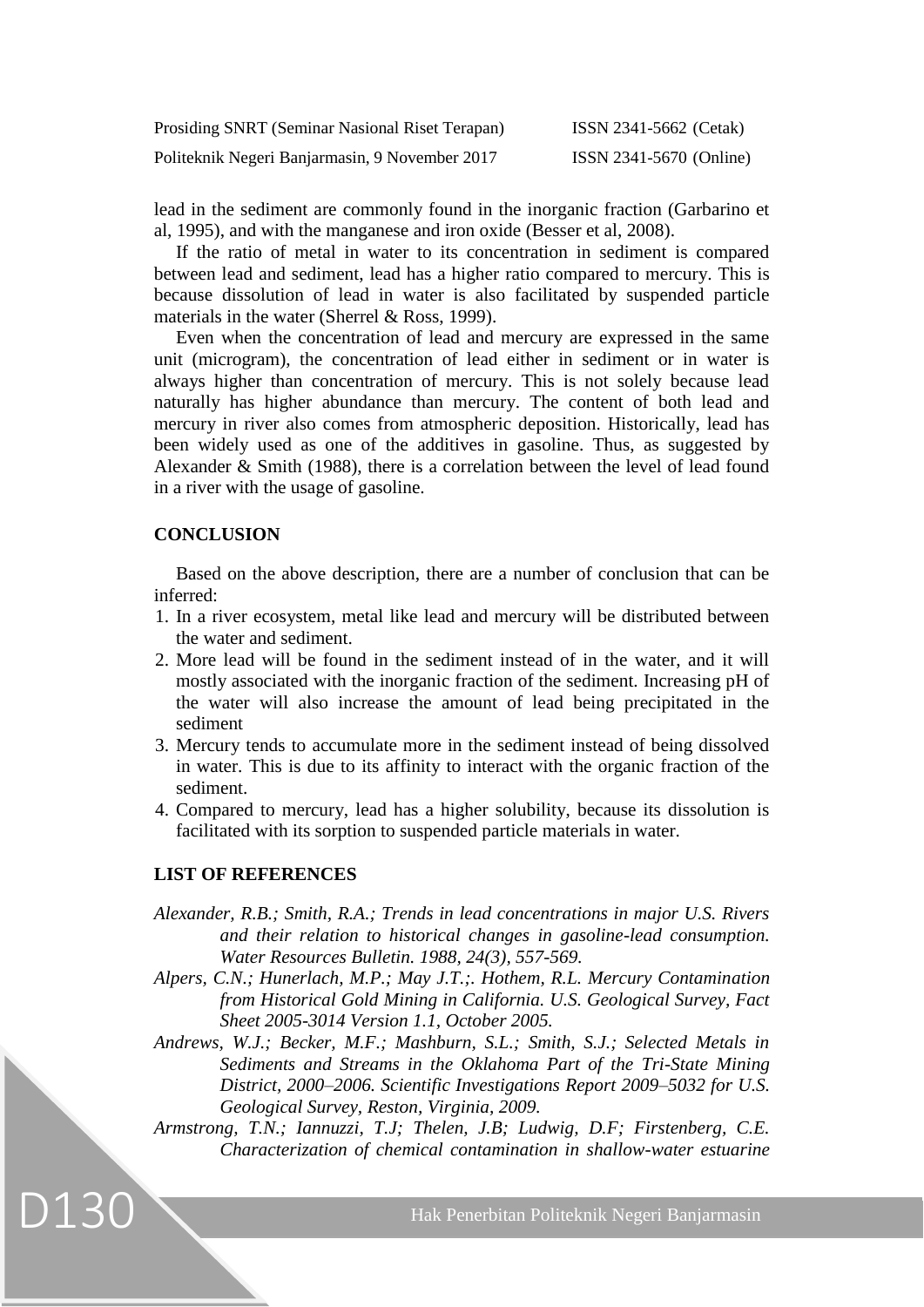Prosiding SNRT (Seminar Nasional Riset Terapan) ISSN 2341-5662 (Cetak)

Politeknik Negeri Banjarmasin, 9 November 2017 ISSN 2341-5670 (Online)

D131

*habitats of an industrialized river. Part 1: Organic compounds. Soil & Sediment Contamination. 2005, 14(1), 13-33.*

- *Batley, G.; Birch, G.; Elder, J.F.; Fearon, R.; harle, K. Metal Contaminants. [http://www.ozcoasts.gov.au/indicators/metal\\_contaminants.jsp](http://www.ozcoasts.gov.au/indicators/metal_contaminants.jsp) (Accessed April 1, 2014).*
- *Bentivegna, C.S.; Alfano, J.; Bugel, S.M.; Czechowicz, K. Influence of Sediment Characteristics on Heavy Metal Toxicity in an Urban Marsh. Urban Habitats, 2004. 2(1), 91-111*
- *Besser, J.M; Brumbaugh, W.G; Ivey, C.D; Ingersoll, C.G; Moran, P.W. Biological and chemical characterization of metal bioavailability in sediments from Lake Roosevelt, Columbia River, Washington, USA. Archives Of Environmental Contamination And Toxicology. 2008, 54(4), 557-570.*
- *Bradley, P.M.; Burns, D.A.; Riva-Murray, K; Brigham, M.E.; Button, D.T.; Chasar, LC; Marvin-DiPasquale, M; Lowery, M.A. ; Journey, C.A. Spatial and Seasonal Variability of Dissolved Methylmercury in Two Stream Basins in the Eastern United States. Environmental Science & Technology, 2011, 45(6), 2048-2055.*
- *Chalmers, A.T.; Marvin-DiPasquale, M.C., Degnan, J.R., Coles, J.F., Agee, J.L.; Luce, D. Characterization of mercury contamination in the Androscoggin River, Coos County, New Hampshire. U.S. Geological Survey Open-File Report 2013–1076, 2013.*
- *Domagalski, J. Mercury and methylmercury in water and sediment of the Sacramento River Basin, California. Applied Geochemistry. 2001, 16(15), 1677-1691.*
- *Duruibe, J.O., Ogwuegbu, M.O.C., Egwurugwu, J. N. Heavy metal pollution and human biotoxic effects. International Journal of Physical Sciences. 2007, 2 (5), 112-118.*
- *Eggleton, J.; Thomas, K.V. A review of factors affecting the release and bioavailability of contaminants during sediment disturbance events. Environment International. 2004, 30(7), 973-980*
- *Garbarino, J.R.; Hayes, H.C.; Roth, D.A.; Antweiler, R.C.; Brinton, T.I.; Taylor, H.E.. Heavy Metals in the Mississippi River. 1995. <http://pubs.usgs.gov/circ/circ1133/heavy-metals.html>. (accessed April 10, 2014).*
- *Giddings, E.M.; Hornberger, M.I.; Hadley, H.K. Trace-metal concentrations in sediment and water and health of aquatic macroinvertebrate communities of streams near Park City, Summit County, Utah. U.S. Geological Survey Water-Resources Investigations Report 01-4213, 2001.*
- *Goyer, R.A. Toxic and essential metal interactions. Annual Review of Nutrition. 1997, 17, 37-50.*
- *Gray, J.E.; Theodorakosa, P.M.; Bailey, E.A.; Turner, R.R. Distribution, speciation, and transport of mercury in stream-sediment, stream-water,*

Hak Penerbitan Politeknik Negeri Banjarmasin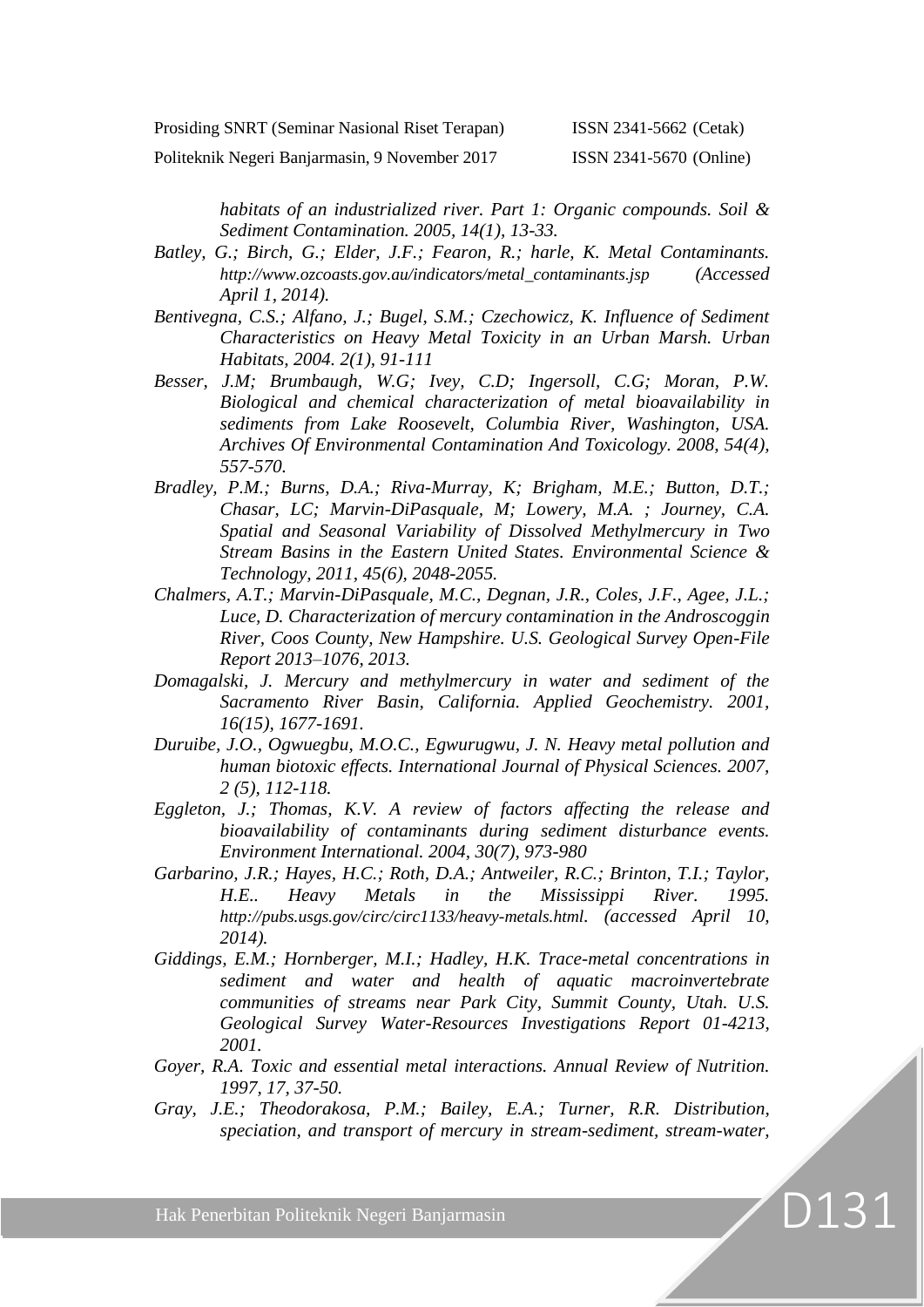| Prosiding SNRT (Seminar Nasional Riset Terapan) |  |  |  |  |
|-------------------------------------------------|--|--|--|--|
|-------------------------------------------------|--|--|--|--|

ISSN 2341-5662 (Cetak)

Politeknik Negeri Banjarmasin, 9 November 2017 ISSN 2341-5670 (Online)

*and fish collected near abandoned mercury mines in southwestern Alaska, USA. The Science of the Total Environment. 2000, 260, 21-33.*

- *Jara-Marini M.E.; Tapia-Alcaraz J.N.; Dumer-Gutiérrez J.A.; García-Rico L.; García-Hernández J.; Páez-Osuna F. Distribution and accumulation of Cd, Cu, Hg, Pb and Zn in the surface sediments of El Tobari Lagoon, central-East Gulf of California: An ecosystem associated with agriculture and aquaculture activities. Journal Of Environmental Science And Health. Part A, Toxic/Hazardous Substances & Environmental Engineering, 2013, 48 (14), 1842-1851*
- *Journey,C. A.; Burns, D.A.; Riva-Murray, K.; Brigham, M.E.; Button, D.T.; Feaster, T.D.; Petkewich, M.D.;. Bradley, P.M. Fluvial Transport of Mercury, Dissolved Organic Carbon, Suspended Sediment, and Selected Major Ions in Contrasting Stream Basins in South Carolina and New York, October 2004 to September 2009. U.S. Geological Survey Scientific Investigations Report 2012–5173, Reston, Virginia, 2012.*
- *Kyle, J.H.; Breuer, P.L.; Bunney, K.G.; Pleysier, R. Review of trace toxic elements (Pb, Cd, Hg, As, Sb, Bi, Se, Te) and their deportment in gold processing: Part II: Deportment in gold ore processing by cyanidation. Hydrometallurgy. 2012, 111-112(1), 10-21*
- *Nagorski, S.A.; Neal, E.G.; Brabets, T.P. Mercury and Water-Quality Data from Rink Creek, Salmon Creek, and Good River, Glacier Bay National Park and Preserve, Alaska, November 2009–October 2011. U.S Geological Survey Open-File Report. 2013. Nriagu, J. O., Pacyna, J.M. Quantitative assessment of worldwide contamination of air, water and soils by trace metals. Nature . 1988, 333, 134 – 139*
- *Nordstrom, D.K. Hydrogeochemical processes governing the origin, transport and fate of major and trace elements from mine wastes and mineralized rock to surface waters. Applied Geochemistry, 2011, 26, 1777-1791.*
- *Prica, M.; Dalmacija, B.; Dalmacija, M.; Agbaba, J.; Krcmar, D.; Trickovic, J.; Karlovic, E. Changes in metal availability during sediment oxidation and the correlation with the immobilization potential. Ecotoxicology & Environmental Safety, 2010, 73 (6), 1370-1378*
- *Schelker, J; Burns, D.A; Weiler, M; Laudon, H. Hydrological mobilization of mercury and dissolved organic carbon in a snow-dominated, forested watershed: Conceptualization and modeling. Journal Of Geophysical Research, 2011, 116, G01002*
- *Scudder, B.C., Chasar, L.C., Wentz, D.A., Bauch, N.J., Brigham, M.E., Moran, P.W.; Krabbenhoft, D.P. Mercury in fish, bed sediment, and water from streams across the United States, 1998–2005. U.S. Geological Survey Scientific Investigations Report 2009–5109, 2009.*
- *Seidel, H.; Mattusch, J.; Wennrich, R.; Morgenstern, P.; Ondruschka, J. Mobilization of arsenic and heavy metals from contaminated sediments by changing the environmental conditions. Acta Biotechnologica. 2002, 22(1-2), 153-160.*

D132